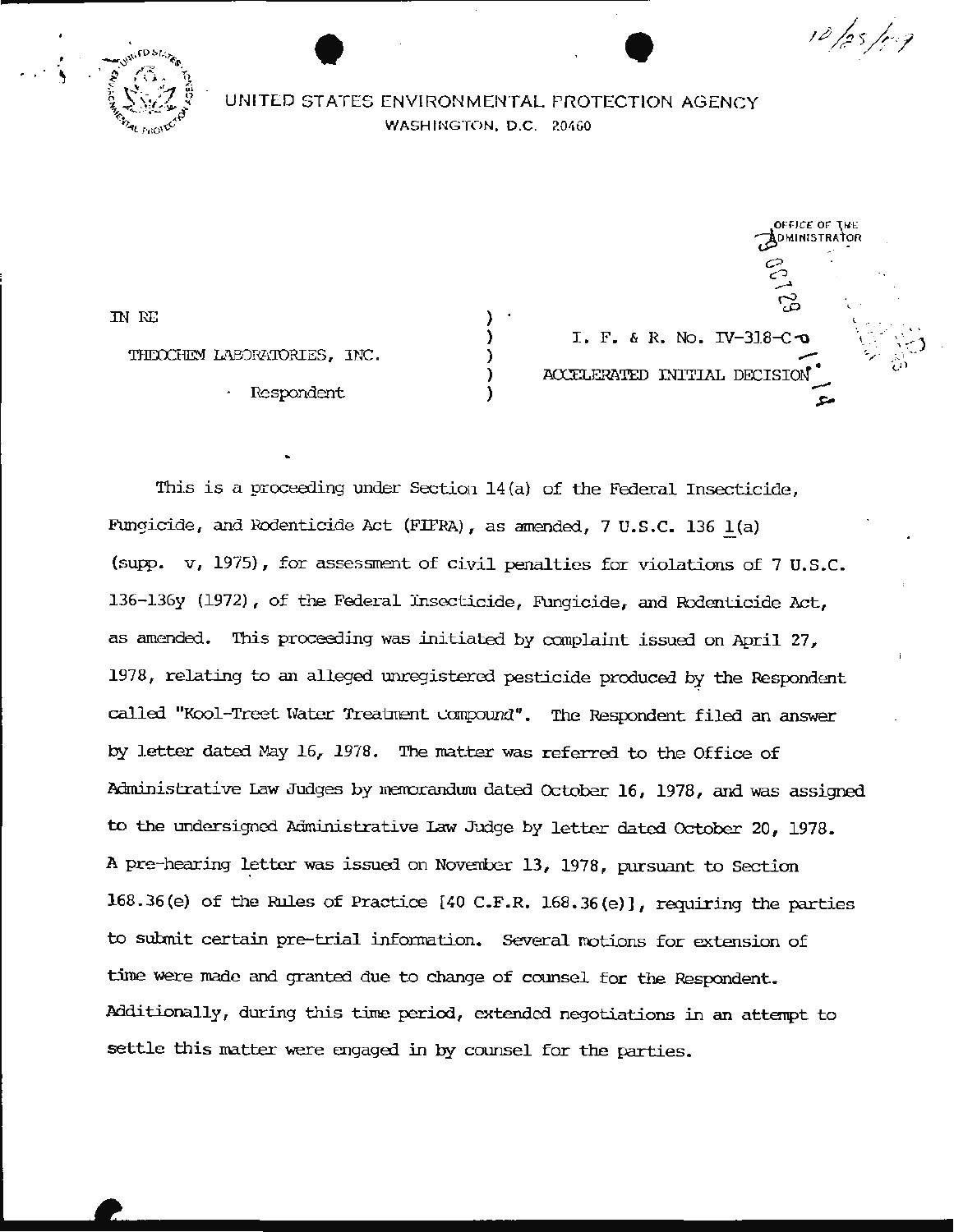e e By m..'Jtion dutL"\:1 l\ucJust 21 , 1979, cotm:-:el for the Ccmpl a:inant 1noved to have the matter disposed of by an accelerated decision and attached to the  $m$ otion a stipulation of facts which disposed of all issues except the amount of penalties to be assessed in this case. The motion was granted and a briefing schedule was established, and memorandums of law on the sole issue of the amount of civil penalties to be assessed were filed and have been considered in this opinion.

The proposed penalty to be assessed in this case was \$3,200. The aforementioned stipulation dated August 21, 1979, is attached to this opinion, and is hereby adopted as a finding of fact and law.

### Discussion

Since the parties have stipulated that the product in question was, in fact, a pesticide and further stipulated that the product was not registered, the only matter left for decision is the arrount of penalty which should be appropriately assessed in this case. In making this determination, \$14(a)(3) of the Act require that there shall be considered the appropriateness of the penalties to the size of Respondent 's business, the effect on the Respondent' <sup>s</sup> ability to continue in business, and the gravity of the violation.  $$168.60(b)$ of the Rules of Practice provides that in evaluating the gravity of the violation there shall also be considered the Respondent's history of compliance of the Act and any evidence of good faith or lack thereof.

In previously decided civil penalty cases under FIFRA, it has been held that gravity of a violation should be considered fran two aspects- -gravity of hann and gravity of misconduct.

- 2 -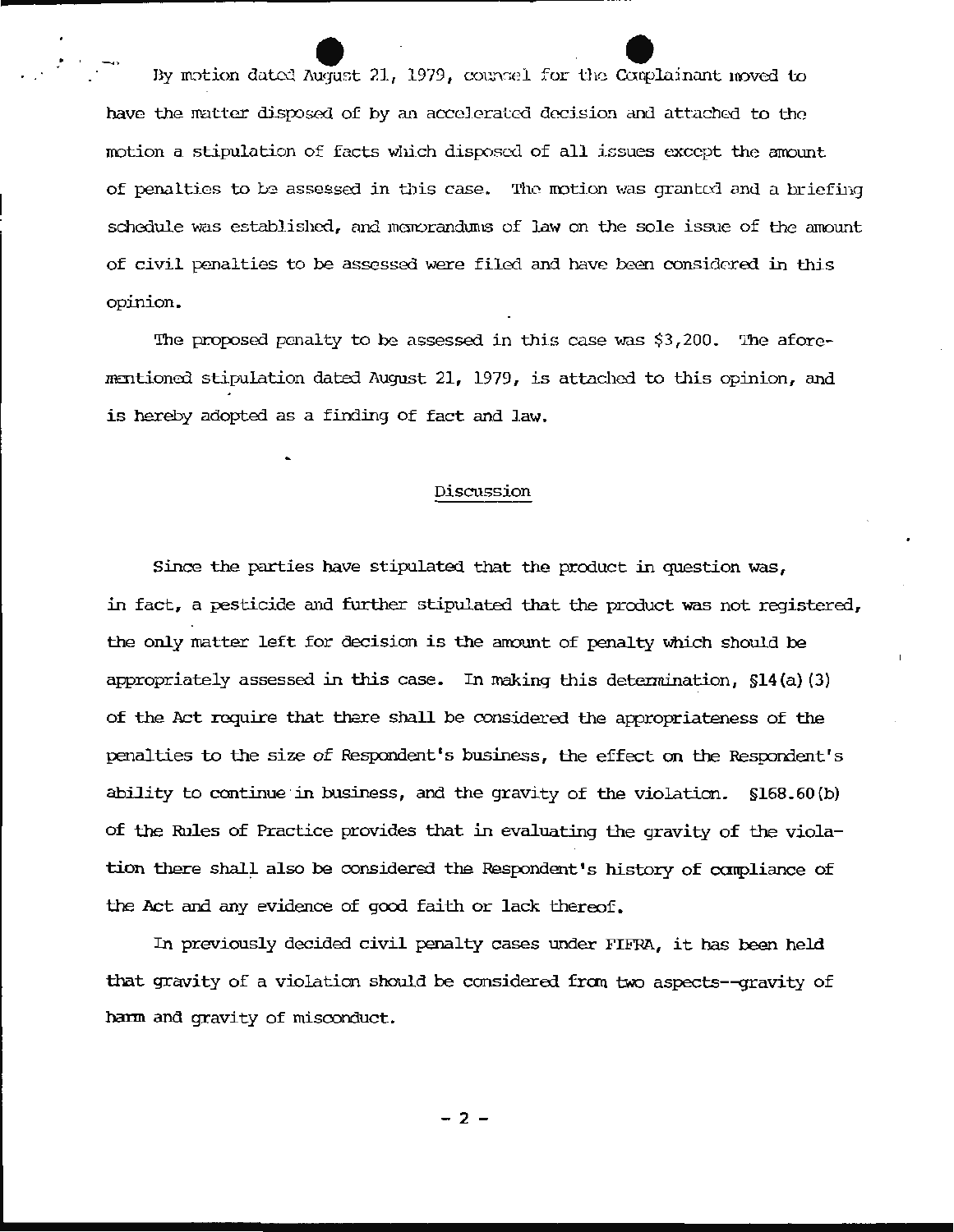As to gravity of misconduct, I conclude that the violation was not the result of any improper motive of Respondent and was not a deliberate flaunting of the Act. They occurred by virtue of a honest mistake concerning the definition of the word "slimicide" as it appears on the label of the product in question. The Respondent has approximately 14 products registered with EPA and is familiar with the provisions and requirements of FIFRA as it relates to registration, distribution and handling of pesticide products. It *is* highly unlikely that the Respondent would have deliberately placed an unregistered pesticide on the market, particularly a product which accounts for a very small percentage of the total revenues and business of the Respondent. As indicated by the stipulation, only  $2,000$  gallons of the KOOL-TREAT product were sold by Respondent prior to being notified of a potential violation by EPA. Inmediately upon being notified of this potential violation, Respondent removed the product fran sale and took other pranpt action to mitigate any violation of the Act. The mitigating action specifically taken by the Respondent in this case was to change its label to remove any references to its " slimicide" capabilities inasmuch as the Respondent does not offer the product as a "slimicide" or pesticide, and this alteration in the label removes the product from the perview from FIFRA. There is no evidence that the Respondent has a history of prior violations nor is there evidence that the Respondent did not act in good faith. The gravity of misconduct was therefore of a moderate degree.

As to the gravity of hann, it is pointed out by the Respondent that this product is used in self-contained systems, such as boilers and air conditioning units, and, therefore, is not released into the environment in any fonn, nor does its use provide opportunities for members of the general public to care in contact therewith.

 $-3 -$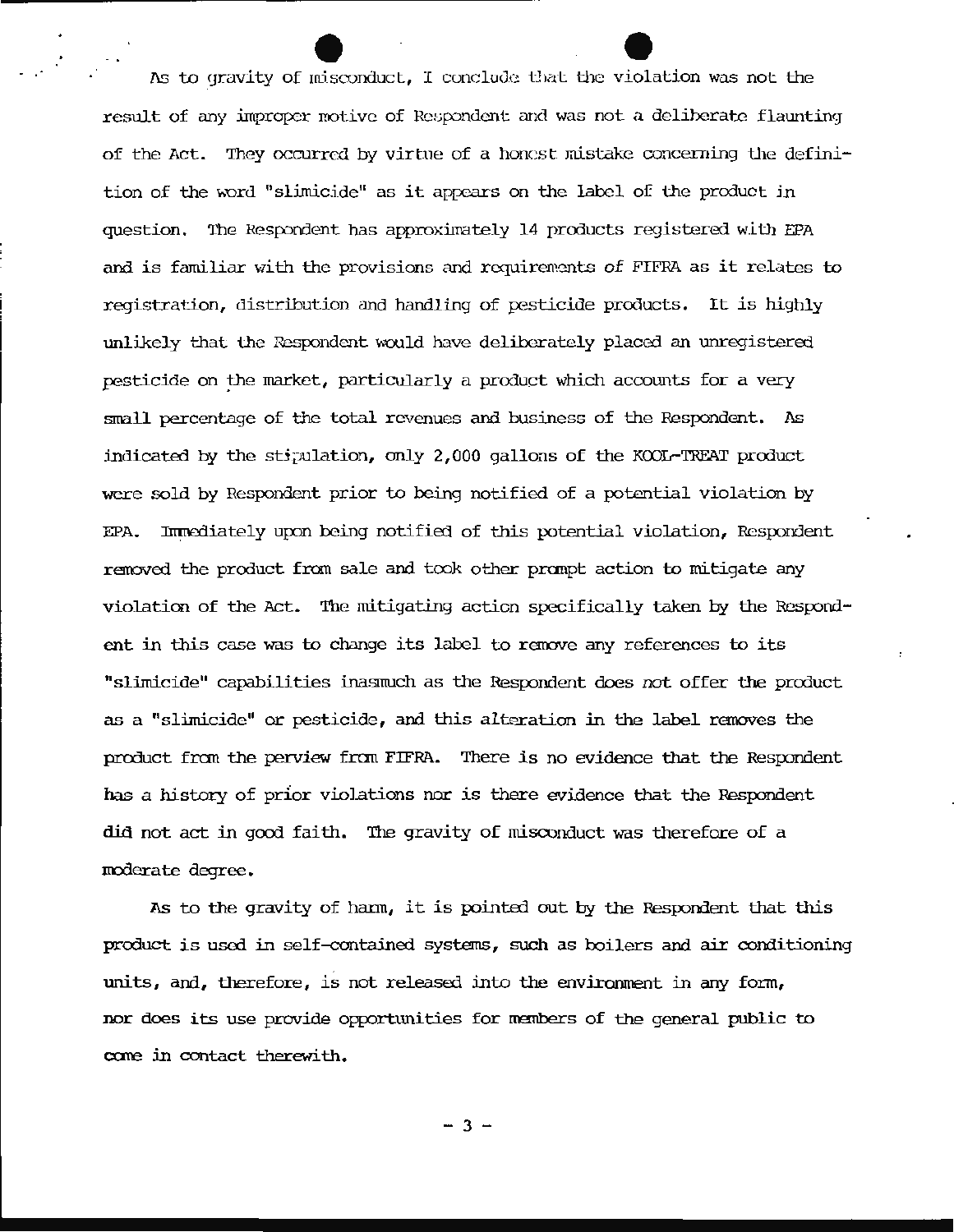under the circumstances in this case, I am of the opinion that the qravity of harm was low.

The proposed civil penalty in this case was determined by a reference to the penalty quidelines set out in the Rules of Practice published in the Federal Register on July 31, 1974. These guidelines are in the form of a matrix which upon one axis is the sales of the Respondent and on the other axis *is* the violation alledged to have occurred and by cross referencing the two axis, one arrives at the authorized and suggested penalty for the particular violation involved.

The Respondent admits that the gross sales of the company correctly places it in Category V of the matrix and, therefore, the appropriate penalty is \$3,200. The Respondent, however, argues that the Administrative Law Judge should assess a civil penalty in the amount of \$150. It should be noted that, in its brief, the Complainant agrees with Respondent to a certain extent in that the brief states that:

> " • • • since the Respondent's violation was not deliberate or intentional and since be violative label claims were voluntarily deleted, the amount of the civil penalty should be appropriately reduced in accordance with the criteria set out in Section 168. 46(b) of the Rules of Practice. "

The Respondent does not allege that the size of the proposed penalty will affect its ability to continue in business, but rather alleges that the de minimus penalty of \$150 and the experience gained by Respondent in this matter will be a more than adequate deterrent to any future violations of this nature on the part of the Respondent.

- 4 -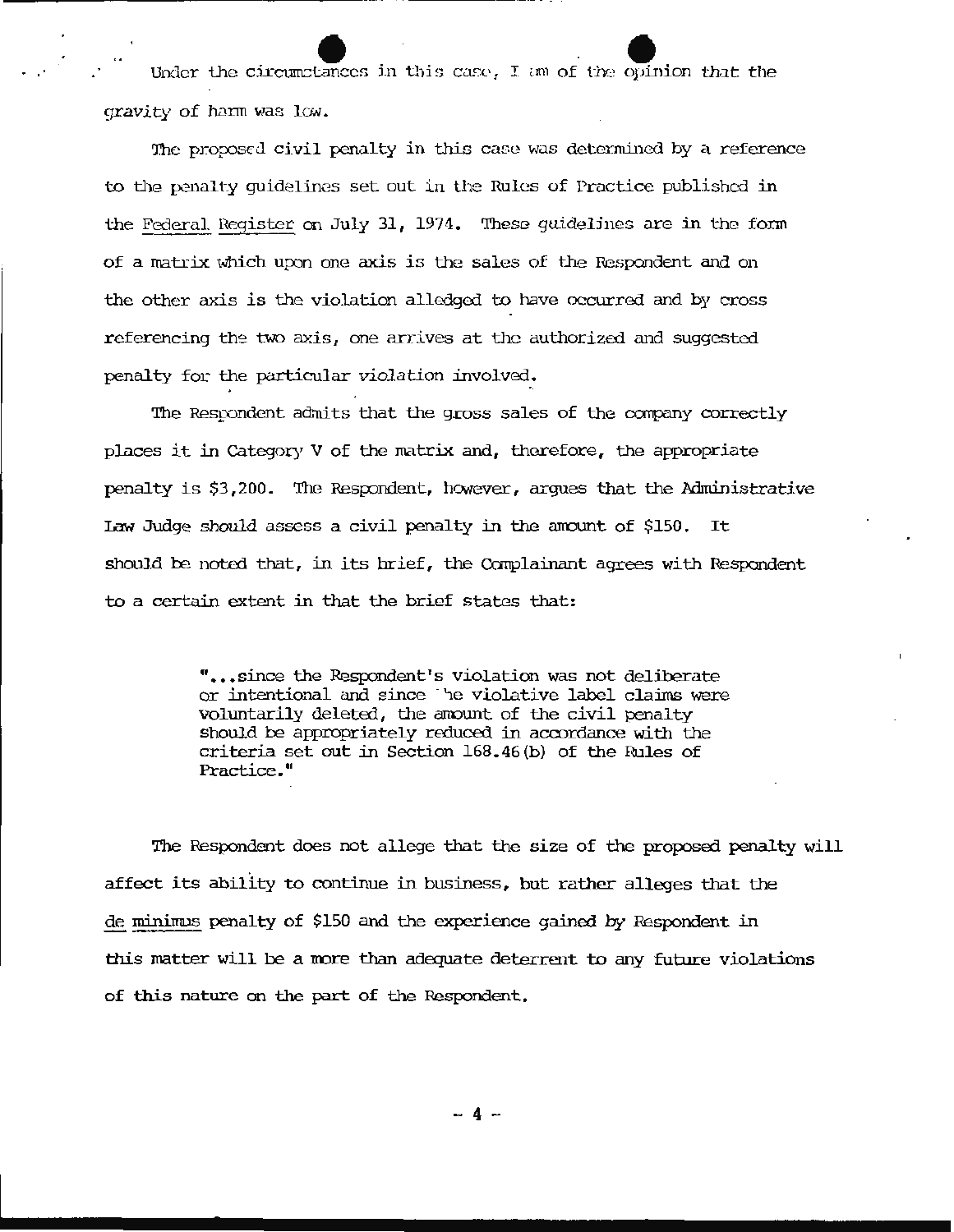Reference to the above-mentioned civil penalty assessment schedule shows that under the violation of "failure to register", there are two categories: (1) entitled "no knowledge", which under Category V carries a suggested penalty of \$2,200, and (2) "with knowledge and no application submitted", which under Category V has a suggested penalty of \$3,200. It occurs to me that the Complainant mistakenly placed this Respondent in the wrong category in that the record before me does not indicate that this was, in fact, a knowing violation and, therefore, the appropriate penalty should have been \$2,200, rather than \$3,200. I am given to understand, based on testimony in previous cases, that the Agency in making a determination of whether or not knowledge of a non-registration was had by the Respondent would, through a search of the Agency's files rely on information obtained as to whether or not this particular Respondent had other products registered with the Agency under FIFRA. As indicated above, the Respondent has approximately 14 products currently under valid registration with the Agency and one must assume that based on that information the Agency determined that the violation was a knowing one and, therefore, placed a penalty of \$3,200 on the Respondent in this case. I do not feel that this was the proper determination and that therefore we are talking about the difference between a suggested penalty by the Respondent of \$150 versus a suggested penalty of  $$2,200$ , rather than what I consider to be the inappropriate original assessment of \$3,200.

As we discussed above, the violation in this case occurred because of a question about the legal definition of the word "slimicide" which appears at one place on the product label. The Respondent takes the position that it did not feel that the use of that word on its label transformed its product into a pesticide and that therefore the violation was certainly not a knowing one. I agree with this evaluation.

 $-5 -$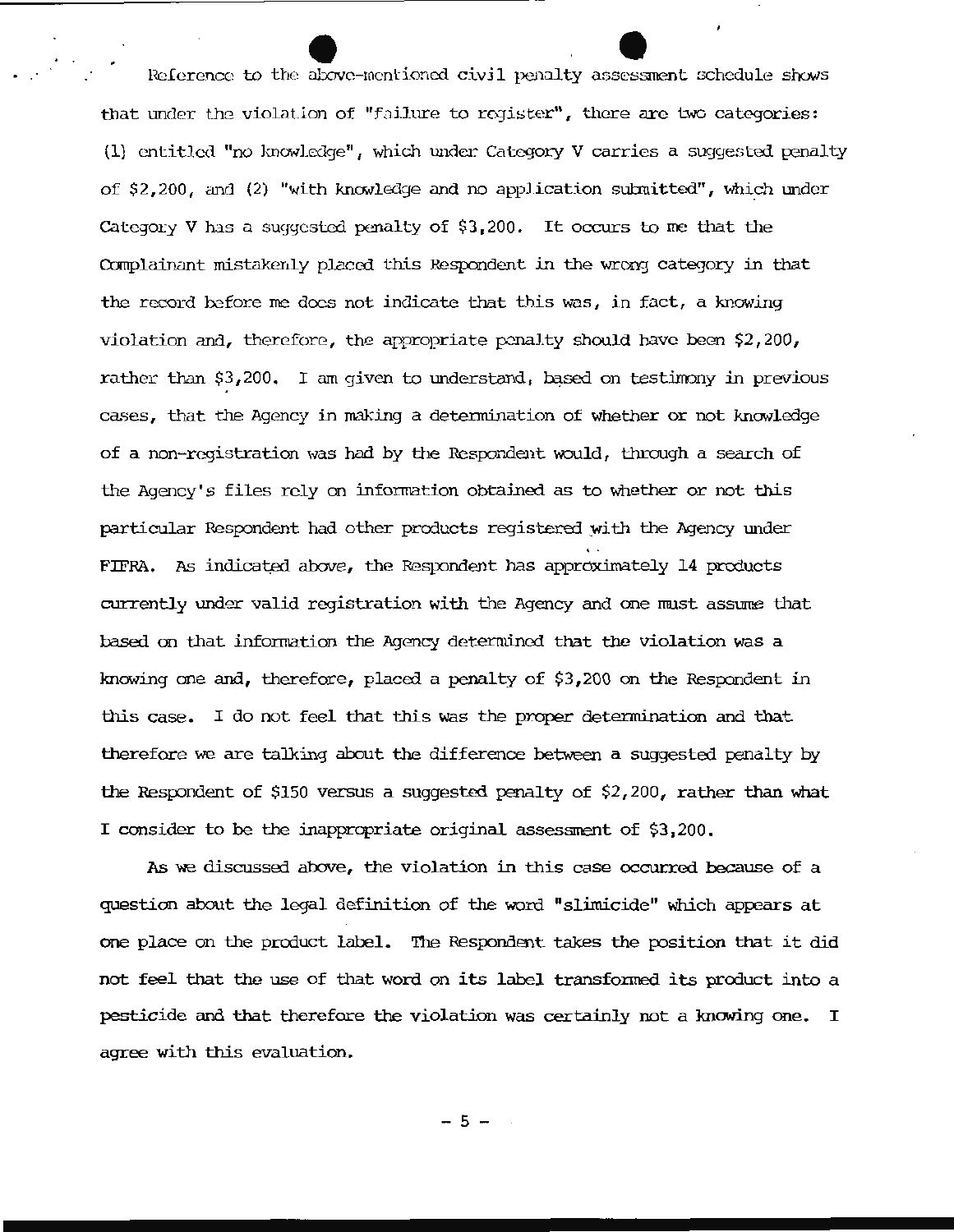Complainant argues that the fact that the Respondent has 14 products registered with the Agency, places it in the position of being judged to a higher level of care than a party having no previous knowledge or experience with the Act. The Respondent takes the opposite view and argues that the fact that Respondent has 14 products currently under registration with the Agency is indicative of the fact that it intends to and has, in fact, abided by the Act's requirements in the past and that it would not jeopardize its good reputation or business by deliberately failing to register a product which accounts for an extremely small volume of its total sales. Both arguments have merit, but neither are completely controlling in this case. Had this been a knowing violation on the part of the Respondent, I would agree with counsel for the Complainant in that they should be assessed the maximum penalty, i.e., \$3,200. However, even though a penalty of  $$2,200$  is suggested by the assessment guidelines' schedule, I feel that under the circumstances in this case, a penalty of that size would constitute an excessive punishment for a Respondent who has exhibited past good faith and compliance with the requirements of the Act.

On the other hand, the Respondent's previous experience with the Act and its knowledge of its provisions place it in the position of having to be held to a higher standard of care and knowledge, than one who is entirely unfamiliar with the Act and the requlations promulgated purusant thereto. Even though reasonable persons could argue as to whether or not the word "slimicide" rendered the product a pesticide, the Respondent in this case must accept some responsibility for its acts, and, therefore, I find that the \$150 de minimus penalty proposed by the Respondent to be insufficient.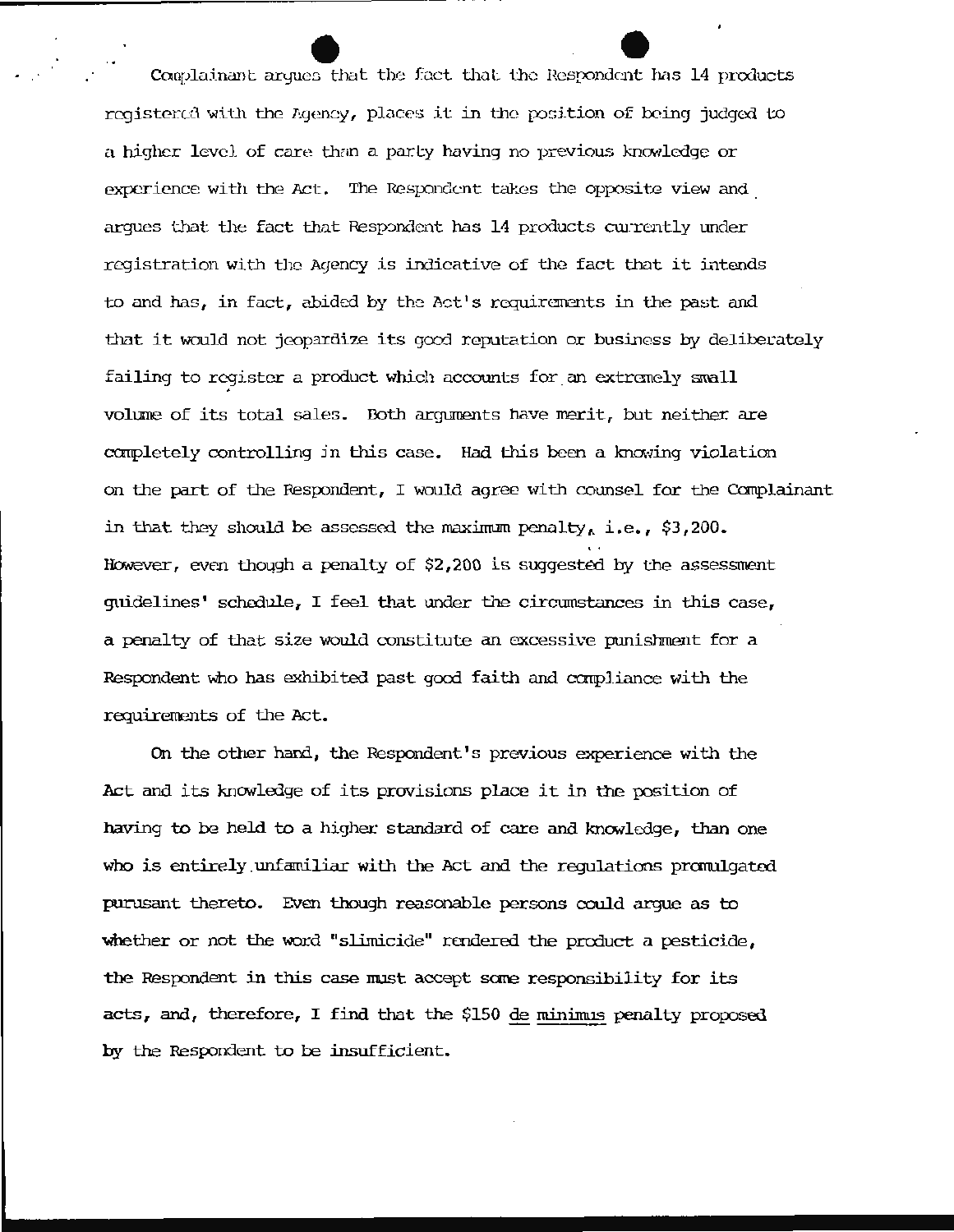In view of all of the above, I assess a penalty of \$625 for this violation. I have considered the entire record in this case, consisting of the stipulation by the parties and the arguments presented by them in their briefs and it is proposed that the following order be issued.

## Final Order

Pursuant to Section 14(a)1 of the Federal Insecticide, Fungicide, and Rodenticide Act, as amended, a civil penalty in the amount of \$625 is hereby assessed against Respondent, Theochem Laboratories, Inc. for the violation which has been established on the basis of the complaint issued on April 27, 1978.

October 25, 1979 DATED:

Thomas B. Yost Administrative Law Judge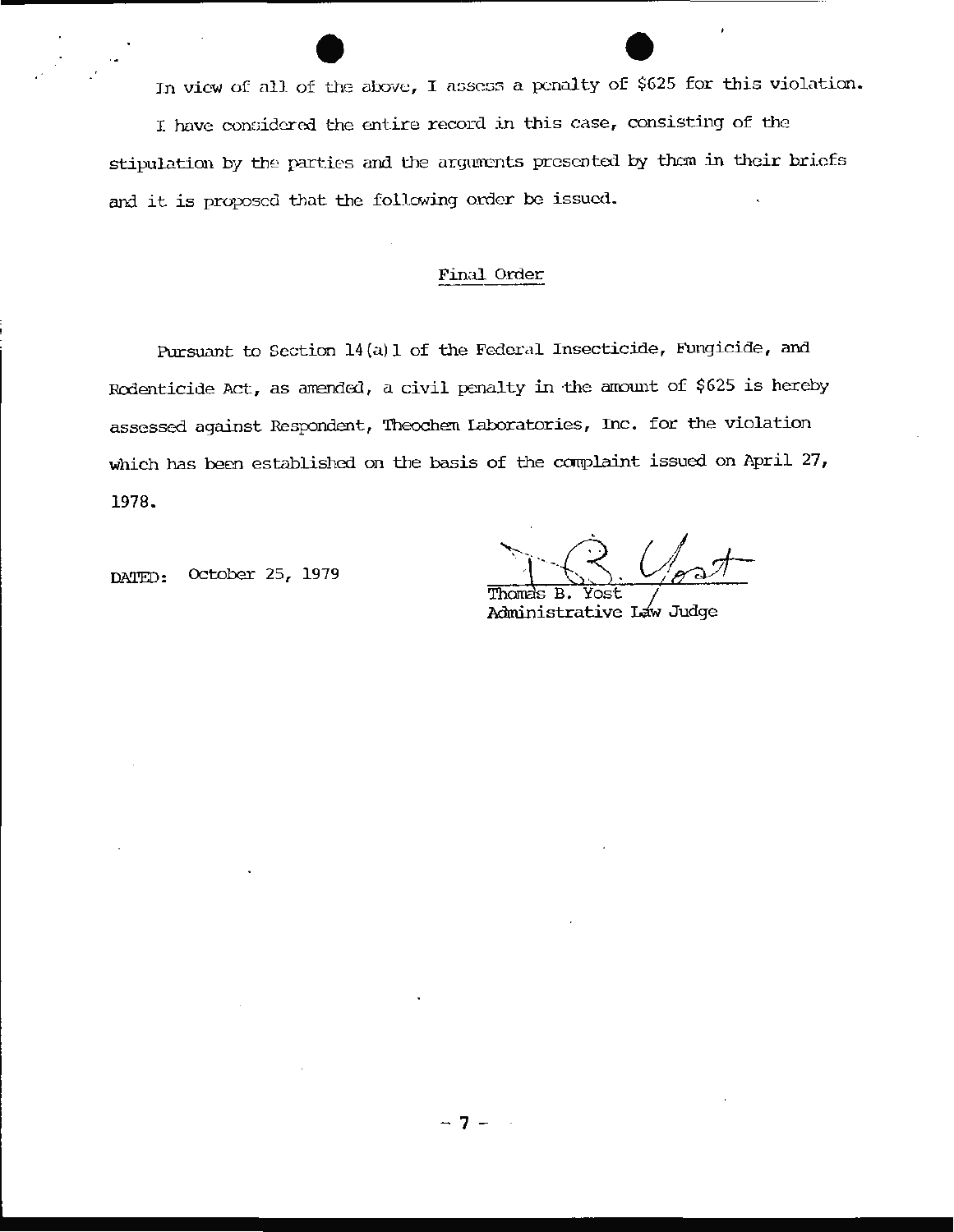#### BEFORE THE INITED STATES ENVIRONMENTAL PROTECTION AGENCY

7

In the Matter

I. F. & R. No. 1V-318-C THEOCHEM LABORATORIES, INC.  $\prime$ 

## Respondent.

#### STIPULATION OF FACT FOR THE ENTRY OF AN ACCELERATED DECISION

This STIPULATION, entered into by and between the UNITED STATES ENVIRONMENTAL PROTECTION AGENCY (EPA), hereafter referred to as the "Petitioner." and THEOCHEM LABORATORIES, INC., hereafter referred to as the "Respondent,"

WITNESSETH:

WHEREAS, 7 U.S.C. 136-136y (1978), of the Federal Insecticide, Fungicide, and Rodenticide Act, as amended, controls the manufacture, registration and marketing of pesticides; and

WHEREAS, the Respondent is subject to the provisions of said Act as a manufacturer, registrant and marketer of pesticides; and

WHEREAS, the Respondent from May 10, 1967 to October 22, 1975, had registered fourteen (14) pesticides with the Petitioner; and

WHEREAS, the Respondent had gross sales from all business revenues for the year 1977 of an amount in excess of \$1,000,000.00 and was appropriately placed in Category V of the Civil Penalty Assessment Schedule; and

WHEREAS, the Respondent is the manufacturer and marketer of a product, known as "Kool-Treet Water Treatment Compound," a slimicide which is a pesticide within the meaning of 7 U.S.C.  $136(u)$ ; and

WHEREAS, the Respondent's product was not registered as a pesticide as required by U.S.C. 136(a)  $(12(a)(1)(A))$ ; 7 U.S.C.  $136j(a)(1)(A)$ ; and

WHEREAS, the Respondent received a Complaint from the Petitioner on May 2, 1978, citing Respondent for shipping a non-registered pesticide, namely "Kcol Treet," and was assessed a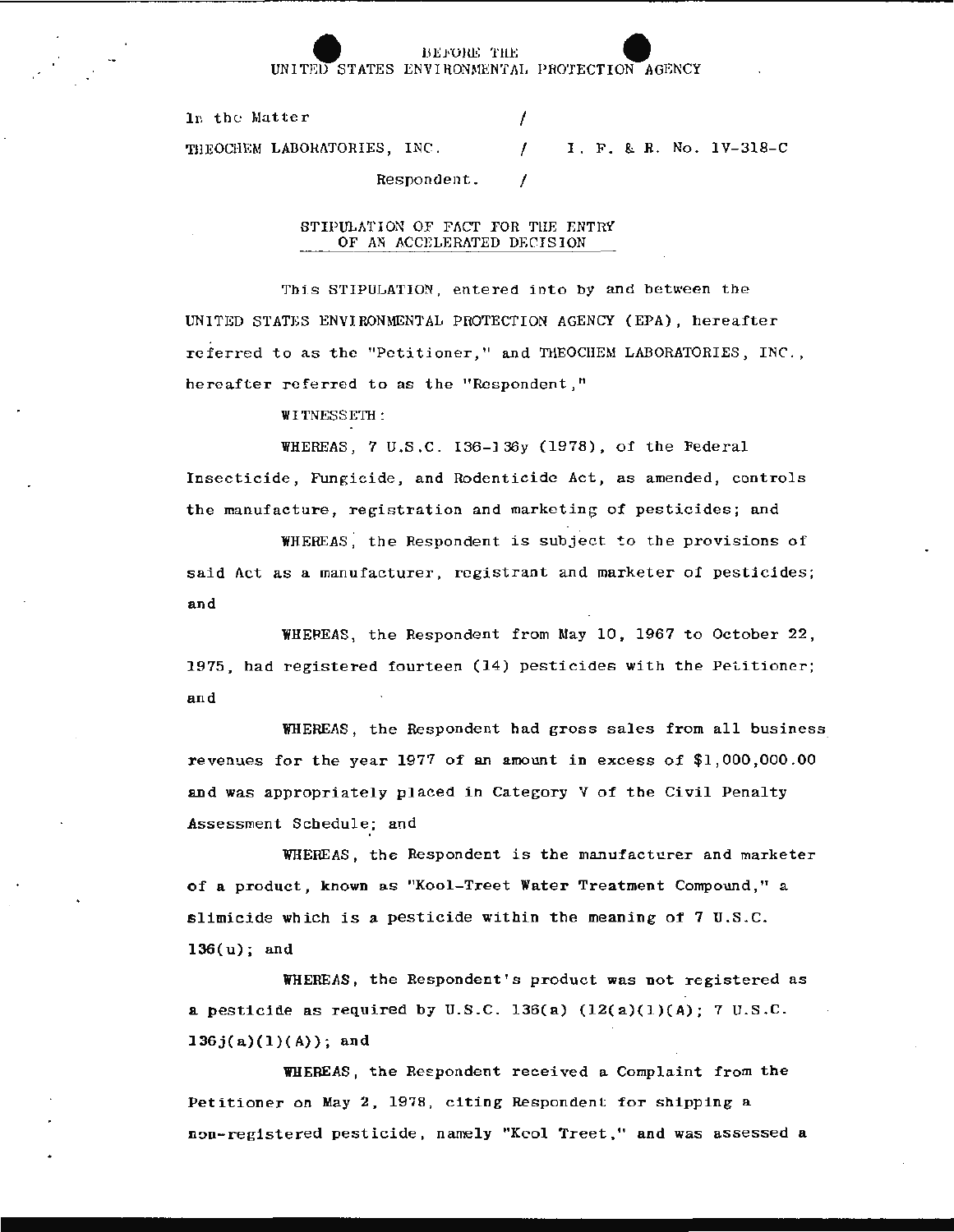\$3.200.00 civi-enalty based on Respondent's kewledge of FlFRA as a prior registrant and its failure to submit a registration application for the product in controversy; and

. . ........ ,. ., \_\_\_\_\_\_\_\_\_\_\_\_\_\_\_\_\_\_\_\_\_\_\_\_\_\_\_\_\_\_\_\_ \_

WHEREAS, the Respondent admits that its product, "Kool-Treet Water Treatment Compound," is a pesticide within the meaning of the Act and that said product was inadvertently not registered as required by the Act due to the Respondent's erroneous interpretation of the term "Slimicide"; and

WHEREAS, the Respondent immediately changed the label of its product upon notification that the manufacture and sale of the non-registered product was in violation of the Act, so as to be in compliance with the provisions of the Act and ceased to sell the Kool-Treet product pending the resolution of the controversies alleged in the Complaint duted April 27, 1978; and

WHEREAS, the parties concerned have informally discussed the matter at issue in an attempt to reach a resolution of the controversies alleged herein, and the only remaining matter at issue is the amount of the civil penalty to be assessed to the Respondent; and

WHEREAS, the Respondent believes that the amount of the penalty discussed during negotiations with the Petitioner under the provisions and limitations of the Act and its regulations, is too great so as to be unreasonable in view of the nature of the violations , which consisted only of the manufacture and sale of less than two-thousand (2,000) gallons of the Kool-Treet product, and of the prompt action taken by the Respondent to mitigate its violations and comply with the Act; and

WHEREAS, the Petitioner and Respondent have agreed to the entry of this Stipulation herein pursuant to  $40$  CFR  $168.37(a)(3)$ , The Rules of Practice governing proceedings conducted in the assessment of civil penalties under the Act, on the following terms and conditions:

1. The Respondent admits that the product "Kool-Treet Water Treatment Compound" is a pesticide within the meaning of 7 U.S.C. 136(u) and that said pesticide was not registered as required by 7 U.S.C. 136a(a) of the Act.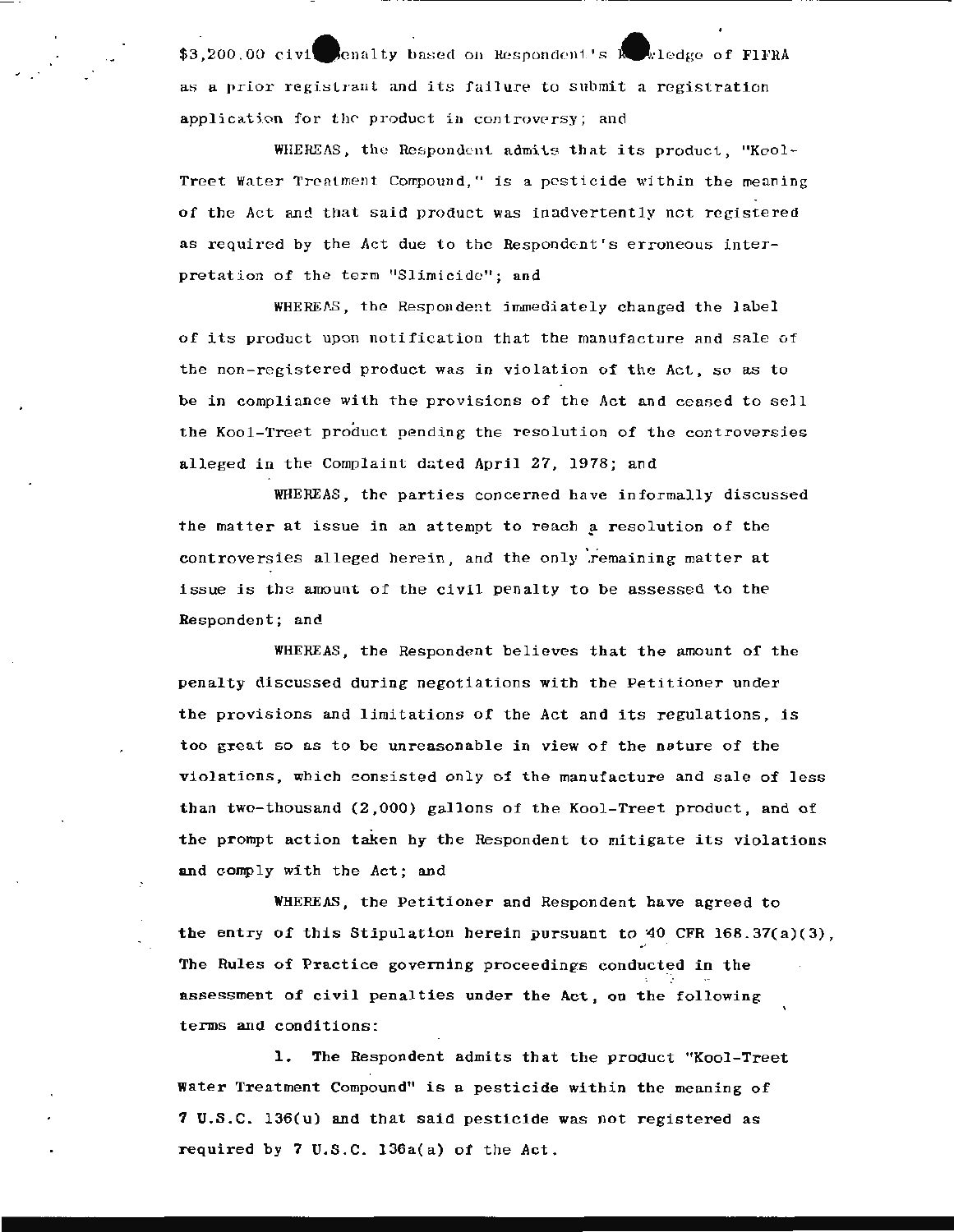sondent agrees not to use the te  $\P_{\mathfrak n}$  "slimicide" in  $2.$ the advertisement and sale of the Kool-Treet product and will otherwise comply with the provisions of the Act in the advertisement and sale of said product in the future.

3. That Respondent will abide by any civil penalty deemed appropriate by the assigned Administrative Law Judge for its violation of the Act as set forth in the Complaint of April 27, 1978.

4. The Petitioner agrees to the imposition of a civil penalty as decided by the Administrative Law Judge for the Respondent's violation of the Act as described herein based upon consideration of the criteria set out at 39 Fed. Reg. 27712 (Vol. 148, July 31, 1974), including the extent, nature and gravity of the violation and the actions taken by the Respondent to mitigate its violation.

5. In the event that the Respondent fails to carry out its obligations in accordance with the Order of the Administrative Law Judge and/or Regional Administrator, the Petitioner shall have the right to seek the imposition of civil and/or criminal panelties as provided by law.

AGREED to this  $2^{\prime}$  I day of August, 1979.

UNITED STATES ENVIRONMENTAL PROTECTION AGENCY

 $\mathscr{M}_{\mathscr{L}}$  day of August, 1979. AGREED to this Vice Recident  $By:$ the Respondent

- 3-

THEOCHEM LABORATORIES, INC.